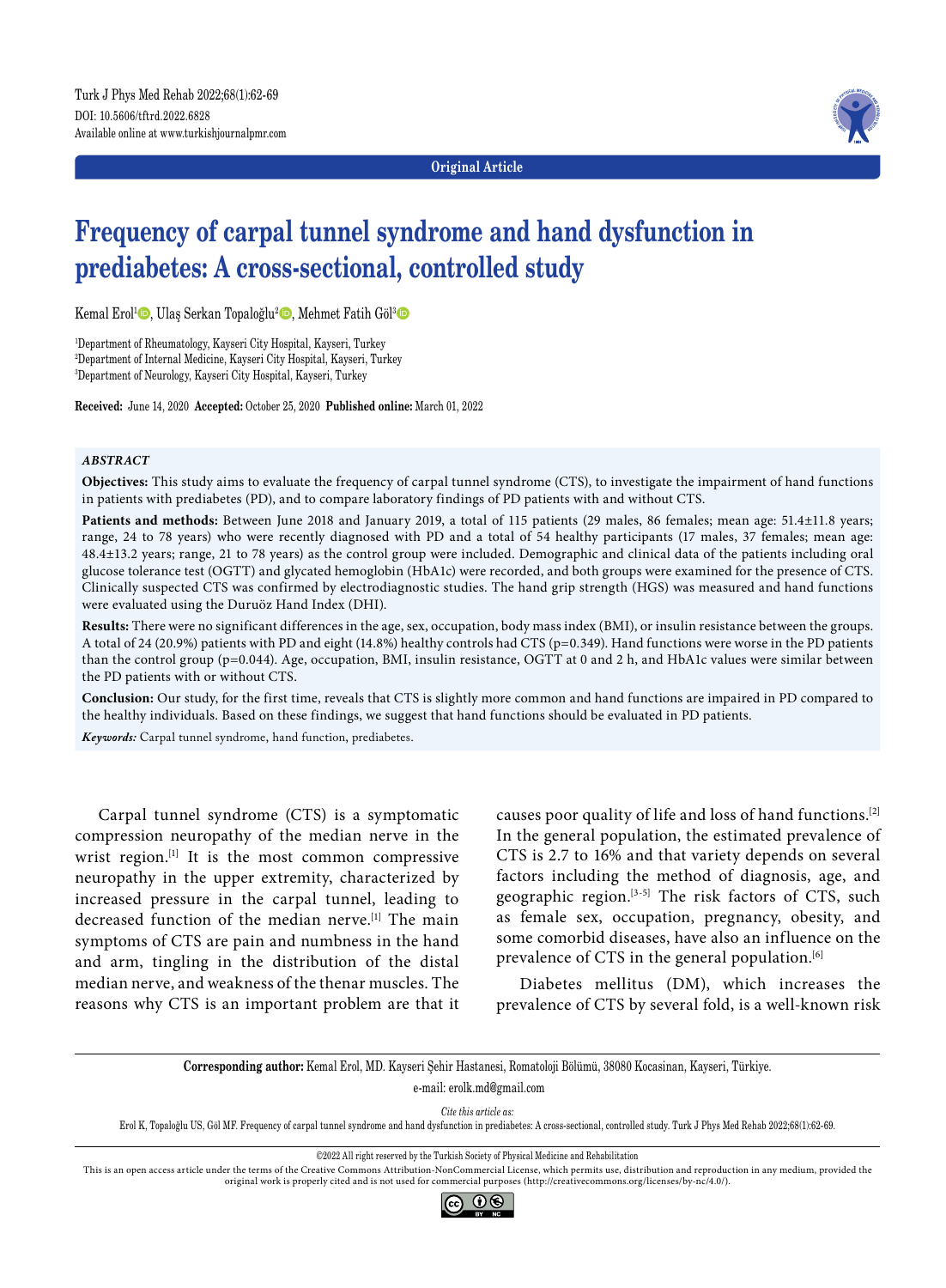factor for CTS.<sup>[7]</sup> In the state of chronic hyperglycemia, excess glucose shifts to an alternative glucose pathway by aldose reductase and increases sorbitol synthesis. Sorbitol's permeability through the plasma membrane is low and, when it accumulates in the cells, it takes on a hyperosmotic role that causes neuronal swelling.<sup>[8]</sup> Due to the activation of an alternative polyol pathway, sodium-potassium (Na/K) ATPase activity may reduce, leading to intra-axonal Na accumulation. This pathological state also contributes to axonal swelling.[9] Chronic hyperglycemia results in the non-enzymatic glycosylation of proteins, forming advanced glycation end-products that may cause neurodegeneration.<sup>[8]</sup> According to a revised and extended "double crush" hypothesis, metabolic alterations and proximal nerve impingement causes nerve swelling and that may be a "first crush" in the nerve. This crush predisposes chronic compression in nerves in the areas that are anatomically constrained, such as the carpal tunnel. This "second crush'' also contributes to entrapment of peripheral nerves in DM.<sup>[10]</sup> Furthermore, impaired glucose tolerance (IGT) and progressive insulinopenia, even without hyperglycemia, may lead to the impaired synthesis of neuronal growth factor and neuropeptides, which may be associated with neuropathy in an animal model.<sup>[11]</sup> The increased risk of CTS in IGT and/or insulin resistance (IR) may be related to one of the mechanisms of CTS in prediabetes (PD).<sup>[12]</sup> The prevalence of CTS in patients with diabetes may vary from 28 to 68.5% due to clinical features, such as the diagnostic method of CTS (clinical, electrophysiological, or imaging) and duration of disease in recruited patients.<sup>[13,14]</sup>

In the literature, many studies have been conducted on the prevalence of diabetic neuropathy; however, to the best of our knowledge, there is no study evaluating the frequency of CTS involving all the components of PD, such as IGT and impaired fasting glucose (IFG). In the present study, therefore, we aimed to evaluate the frequency of CTS, to investigate the impairment of hand functions in patients with prediabetes (PD), and to compare laboratory findings of PD patients with and without CTS.

## **PATIENTS AND METHODS**

This prospective, cross-sectional, controlled study was conducted at Kayseri City Hospital, internal medicine outpatient clinic between June 2018 and January 2019. Individuals aged over 18 years who were admitted to our clinic for routine health control and were, then, diagnosed with PD according to the

American Diabetes Association (ADA) Classification and Diagnosis of Diabetes: Standards of Medical Care in Diabetes criteria<sup>[15]</sup> were recruited to the study. Among them, those who were not diagnosed with diabetes or PD were recruited as the control group. Participants with hypothyroidism, acromegaly, pregnancy or rheumatic and traumatic hand disorders were excluded, as these conditions may affect the prevalence of CTS and hand functions.<sup>[16]</sup> Finally, the study group included a total of 115 patients (29 males, 86 females; mean age: 51.4±11.8 years; range, 24 to 78 years) who were recently diagnosed with PD, while the control group included a total of 54 healthy participants (17 males, 37 females; mean age: 48.4±13.2 years; range, 21 to 78 years). A written informed consent was obtained from each participant. The study protocol was approved by the Erciyes University Faculty of Medicine Ethics Committee (date/no: 2019/141). The study was conducted in accordance with the principles of the Declaration of Helsinki.

## **Interventions and definitions**

Data including age, sex, and occupation were recorded. The height and weight were measured, and body mass index (BMI) was calculated as weight in kg divided by height in meters squared  $(kg/m<sup>2</sup>)$ . The BMI was classified as normal  $\left($  < 30 kg/m<sup>2</sup>) and obese (≥30 kg/m<sup>2</sup>).<sup>[17]</sup>

Plasma glucose values at 0 and 2 h were measured by an oral glucose tolerance test (OGTT) and glycated hemoglobin (HbA1c) levels were measured for all participants. Prediabetes was defined as a 0-h plasma glucose value (OGTT-0<sup>th</sup>) of 100 to 125 mg/dL (IFG) and/or 2-h plasma glucose value (OGTT-2nd) of 140 mg/dL to 199 mg/dL (IGT). An HbA1c value of 5.7 to 6.4% was also considered PD.[15] A fasting venous blood sample was collected after overnight fasting of at least 12 h for biochemical investigations, and the samples were processed in the hospital laboratory on the same day. Glucose levels were estimated using a Roche Cobas 8000 immunoassay analyzer (Roche Diagnostics, IN, USA). The level of HbA1c was estimated using the Adams A1c HA-8180V automatic analyzer (Arkray Diagnostics, MN, USA). All assays were performed with specific kits and calibrators supplied by the manufacturers.

A total of 12-h fasting blood samples were obtained for fasting plasma insulin (FPI) and fasting plasma glucose (FPG) determinations for calculating the Homeostasis Model Assessment of Insulin Resistance (HOMA-IR) using the following formula: HOMA-IR= FPI  $(mU/L) \times FPG$   $(mmol/L)/22.5$ .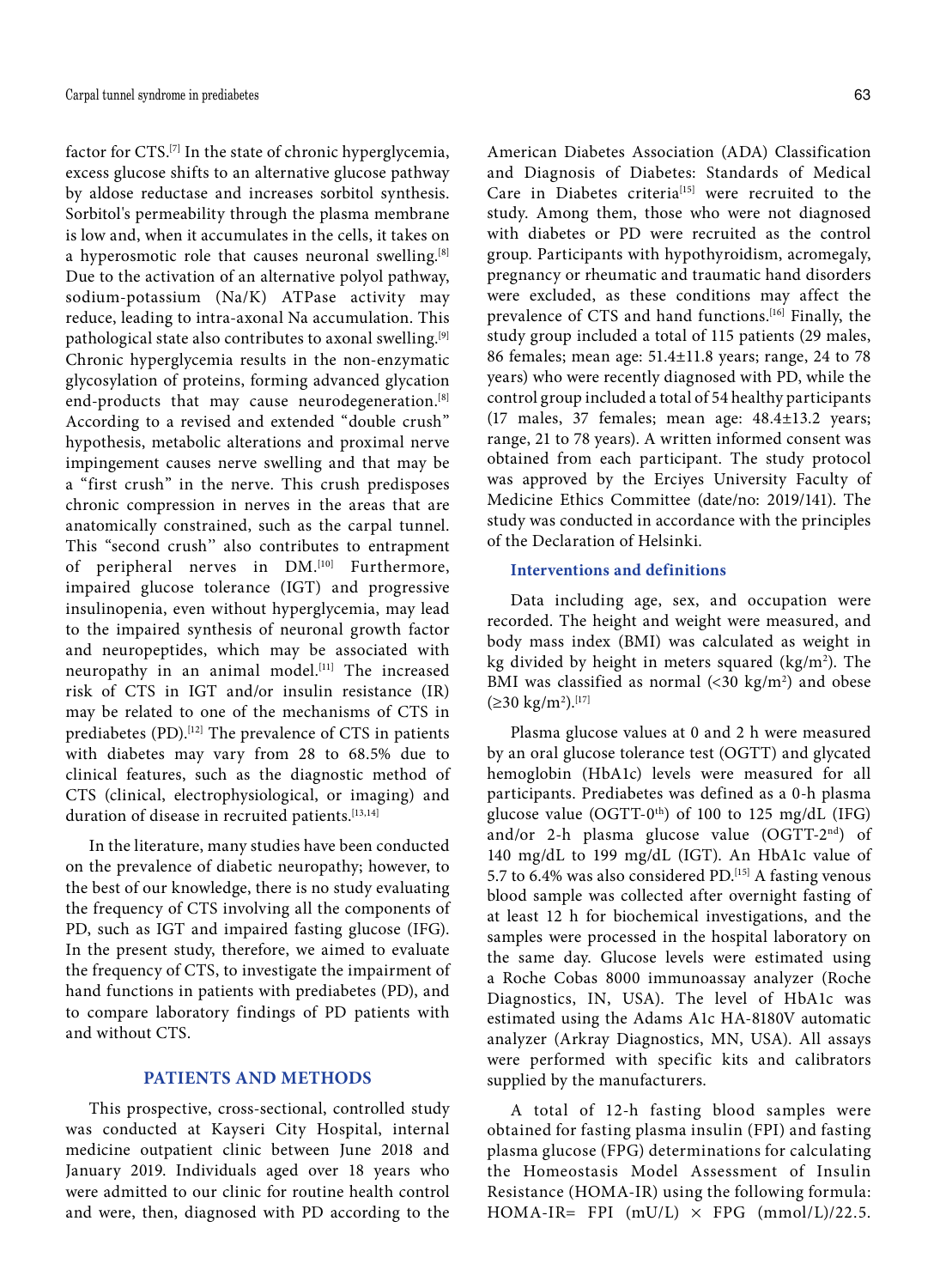|                                                                                                                                                                                                                                                                                                                                                                                                                                                           |                 |                    |                     |                                  |          | Comparison of PD patients and control group<br>TABLE <sub>1</sub> |                |      |            |                           |          |                       |           |
|-----------------------------------------------------------------------------------------------------------------------------------------------------------------------------------------------------------------------------------------------------------------------------------------------------------------------------------------------------------------------------------------------------------------------------------------------------------|-----------------|--------------------|---------------------|----------------------------------|----------|-------------------------------------------------------------------|----------------|------|------------|---------------------------|----------|-----------------------|-----------|
|                                                                                                                                                                                                                                                                                                                                                                                                                                                           |                 |                    |                     | PD $(n=115)$                     |          |                                                                   |                |      |            | Control $(n=54)$          |          |                       |           |
|                                                                                                                                                                                                                                                                                                                                                                                                                                                           | $\mathbf{a}$    | ℅                  | Mean±SD             | Median                           | Min-Max  | $25th - 75th$<br>IQR,                                             | $\mathbf{u}$   | ℅    | Mean±SD    | Median                    | Min-Max  | $25th - 75th$<br>IQR, | p         |
| Age (year)                                                                                                                                                                                                                                                                                                                                                                                                                                                |                 |                    | 84<br>$51.4 \pm 11$ |                                  |          |                                                                   |                |      | 48.4±13.16 |                           |          |                       | 0.222     |
| Sex                                                                                                                                                                                                                                                                                                                                                                                                                                                       |                 |                    |                     |                                  |          |                                                                   |                |      |            |                           |          |                       | 0.394     |
| Female                                                                                                                                                                                                                                                                                                                                                                                                                                                    | 86              | 74.8               |                     |                                  |          |                                                                   | $37$ $\hfill$  | 68.5 |            |                           |          |                       |           |
| Male                                                                                                                                                                                                                                                                                                                                                                                                                                                      | 29              | 25.2               |                     |                                  |          |                                                                   |                | 31.5 |            |                           |          |                       |           |
| Occupation                                                                                                                                                                                                                                                                                                                                                                                                                                                |                 |                    |                     |                                  |          |                                                                   |                |      |            |                           |          |                       | 0.165     |
| Housewife                                                                                                                                                                                                                                                                                                                                                                                                                                                 | $\rm 80$        | $\frac{70.2}{8.8}$ |                     |                                  |          |                                                                   | $\frac{26}{5}$ | 54.2 |            |                           |          |                       |           |
| Officer                                                                                                                                                                                                                                                                                                                                                                                                                                                   | $10\,$          |                    |                     |                                  |          |                                                                   | <b>5</b> 8 9   | 10.4 |            |                           |          |                       |           |
| Worker                                                                                                                                                                                                                                                                                                                                                                                                                                                    | $\infty$        | $7.0\,$            |                     |                                  |          |                                                                   |                | 16.7 |            |                           |          |                       |           |
| Retired                                                                                                                                                                                                                                                                                                                                                                                                                                                   | 16              | $14$               |                     |                                  |          |                                                                   |                | 18.8 |            |                           |          |                       |           |
| BMI (kg/m <sup>2</sup> )                                                                                                                                                                                                                                                                                                                                                                                                                                  |                 |                    |                     | 33.78                            |          | 28.64-39.19                                                       |                |      |            | 30.46                     |          | 27.44-34.75           | 0.096     |
| Obesity $(+)$                                                                                                                                                                                                                                                                                                                                                                                                                                             | 81              | 70.4               |                     |                                  |          |                                                                   | $30*$          | 57.7 |            |                           |          |                       | 0.106     |
| OGTT-0                                                                                                                                                                                                                                                                                                                                                                                                                                                    |                 |                    |                     | 106                              |          | 101-110                                                           |                |      |            | 92                        |          | 87.5-95.5             | 0.001     |
| OGTT-2                                                                                                                                                                                                                                                                                                                                                                                                                                                    |                 |                    |                     | 129                              |          | 105.25-168.50                                                     |                |      |            | 104                       |          | 92.5-118.50           | 0.001     |
| HbA1c                                                                                                                                                                                                                                                                                                                                                                                                                                                     |                 |                    |                     | $\circ$                          |          | $5.73 - 6.20$                                                     |                |      |            | 5.6                       |          | $5.35 - 5.60$         | 0.001     |
| HOMA-IR                                                                                                                                                                                                                                                                                                                                                                                                                                                   |                 |                    |                     | 2.62                             |          | 1.64-4.24                                                         |                |      |            | 2.12                      |          | 1.32-3.16             | 0.077     |
| IR $(+)$                                                                                                                                                                                                                                                                                                                                                                                                                                                  | 55**            | 50.5               |                     |                                  |          |                                                                   | $19***$        | 43.2 |            |                           |          |                       | 0.415     |
| $CTS (+)$                                                                                                                                                                                                                                                                                                                                                                                                                                                 | 24              | 20.9               |                     |                                  |          |                                                                   | $\infty$       | 14.8 |            |                           |          |                       | 0.349     |
| CTS grade<br>Mild                                                                                                                                                                                                                                                                                                                                                                                                                                         | 13              | 54.2               |                     |                                  |          |                                                                   | 5              | 71.4 |            |                           |          |                       | $\,$      |
| Moderate                                                                                                                                                                                                                                                                                                                                                                                                                                                  |                 | 37.5               |                     |                                  |          |                                                                   |                | 14.3 |            |                           |          |                       |           |
| Severe                                                                                                                                                                                                                                                                                                                                                                                                                                                    | $\sigma$ $\sim$ | 8.3                |                     |                                  |          |                                                                   | $-1$           | 14.3 |            |                           |          |                       |           |
| <b>CTS</b>                                                                                                                                                                                                                                                                                                                                                                                                                                                |                 |                    |                     |                                  |          |                                                                   |                |      |            |                           |          |                       | $\bar{1}$ |
| Unilateral                                                                                                                                                                                                                                                                                                                                                                                                                                                | 14<br>$\Box$    | 58.3<br>41.7       |                     |                                  |          |                                                                   | $\sim$         | 25   |            |                           |          |                       |           |
| Bilateral                                                                                                                                                                                                                                                                                                                                                                                                                                                 |                 |                    |                     |                                  |          |                                                                   |                |      |            |                           |          |                       |           |
| $HGS$ (kg)<br>Right                                                                                                                                                                                                                                                                                                                                                                                                                                       |                 |                    |                     | 23.82                            |          | 19.15-27.99                                                       |                |      |            | 25.73                     |          | 21.05-34.47           | 0.073     |
| Left                                                                                                                                                                                                                                                                                                                                                                                                                                                      |                 |                    |                     | 20.8                             |          | 18.01-26.31                                                       |                |      |            | 24.4                      |          | 22.07-32.57           | 0.005     |
| DHI                                                                                                                                                                                                                                                                                                                                                                                                                                                       |                 |                    |                     |                                  |          |                                                                   |                |      |            |                           |          |                       |           |
| Kitchen                                                                                                                                                                                                                                                                                                                                                                                                                                                   |                 |                    |                     |                                  | $0 - 29$ | $0 - 5.75$                                                        |                |      |            | $\circ$                   | $0 - 12$ | $0 - 0$               | 0.069     |
| Dressing                                                                                                                                                                                                                                                                                                                                                                                                                                                  |                 |                    |                     |                                  | $6 - 9$  | $0-0$                                                             |                |      |            |                           | $0 - 0$  | $0-0$                 | 0.005     |
| Hygiene                                                                                                                                                                                                                                                                                                                                                                                                                                                   |                 |                    |                     |                                  | $6 - 9$  | $0-0$                                                             |                |      |            |                           | $0 - 3$  | $0-0$                 | 0.219     |
| Office                                                                                                                                                                                                                                                                                                                                                                                                                                                    |                 |                    |                     |                                  | $6 - 0$  | $0-0$                                                             |                |      |            |                           | $0 - 3$  | $0-0$                 | 0.037     |
| Other                                                                                                                                                                                                                                                                                                                                                                                                                                                     |                 |                    |                     | $\circ\circ\circ\circ\circ\circ$ | $0 - 12$ | $0-0$                                                             |                |      |            | $\circ \circ \circ \circ$ | $0 - 2$  | $0-0$                 | 0.038     |
| Total score (0-90)                                                                                                                                                                                                                                                                                                                                                                                                                                        |                 |                    |                     |                                  | $0 - 58$ | $0-7$                                                             |                |      |            |                           | $0 - 16$ | $0 - 0$               | 0.044     |
| PD: Prediabetes; SD: Standard deviation; Min: Minimum; Max: Maximum; BMI: Body mass index; OGTT: Oral glucose tolerance test; HOMA-IR: Homeostasis model assessment of insulin resistance; CTS: Carpal tunnel syndrome;<br>HGS: Hand grip strength; DHI: Duruöz Hand Index; * Number of patients with complete data: n=52; ** Number of patients with complete data: n=109; *** Number of patients with complete acta: n=109; *** Number of patients with |                 |                    |                     |                                  |          |                                                                   |                |      |            |                           |          |                       |           |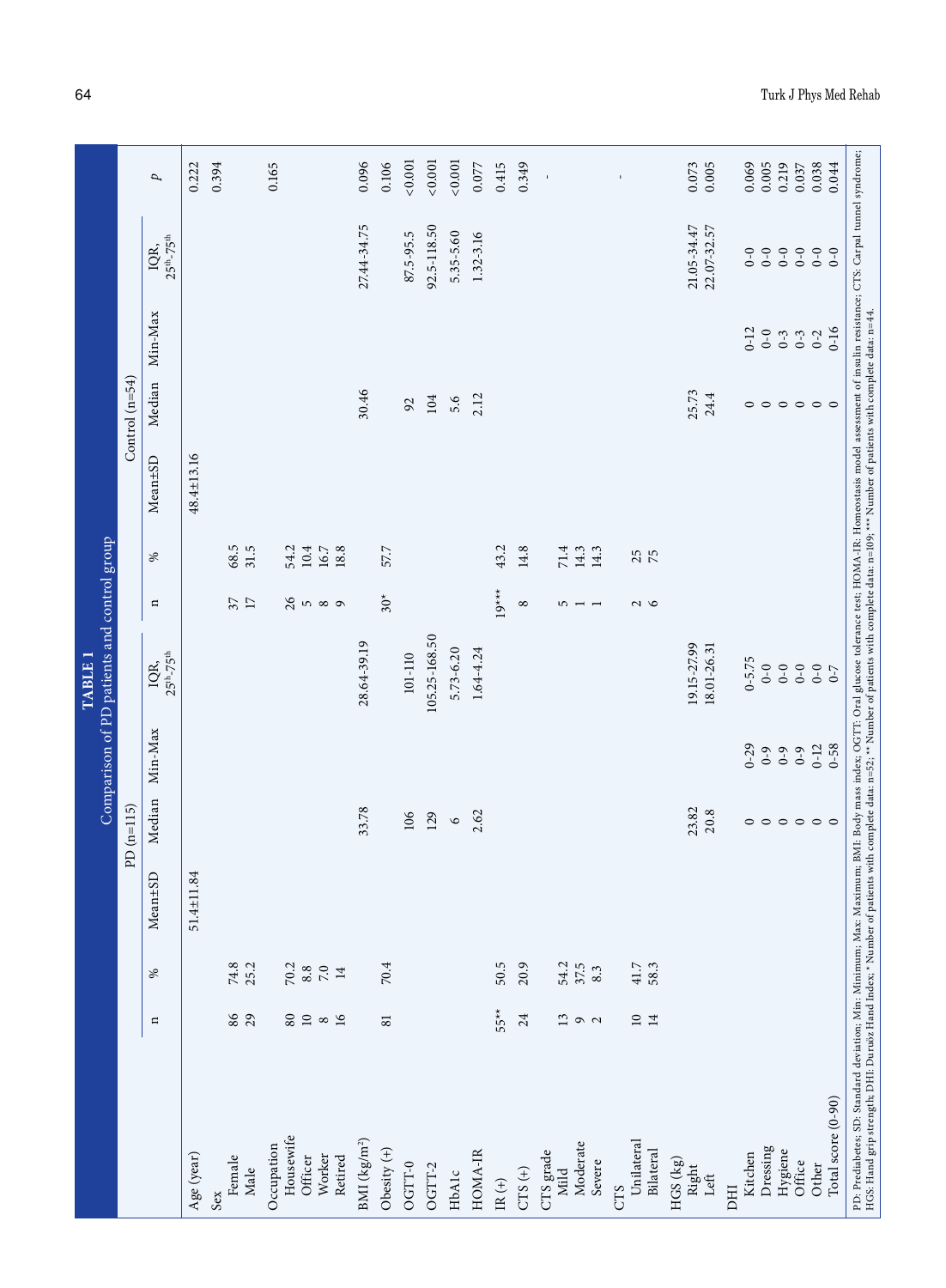The result of ≥2.5 indicates IR. Higher scores indicate greater IR.[18]

## **Hand grip strength (HGS) and hand function**

All the participants' HGS was measured three times in both hands with a handheld digital dynamometer by a single experienced physician who was blinded to the participants' clinical data. The patients were sitting with their elbow at 90° of flexion. The average value of the three measurements was recorded as the HGS.

All the patients' hand functions were evaluated using the Duruöz's Hand Index (DHI), which is a selfreported questionnaire and valid for patients with diabetes.<sup>[19]</sup> The DHI evaluates five groups of hand abilities that cover hand use in the kitchen, during dressing, while performing personal hygiene, while performing office tasks, and other general items. Patients rate their hand abilities from 0 (no difficulty) to 5 (impossible to do) for 18 items, and the total score ranges from 0 to 90. Higher scores indicate worse hand functions. The DHI takes about 2 or 3 min to complete.

#### **Carpal tunnel syndrome diagnosis**

The participants were questioned and examined by a rheumatologist who was blinded to the participants' clinical data. There are two criteria to be fulfilled for the clinical diagnosis of CTS: *(i)* There must be at least one of these findings: presence of pain, paresthesia, and/or sensorial loss at the distribution of the median nerve; and *(ii)* There must be one of the following findings: nocturnal enhancement of CTS-related symptoms, positivity of the Tinnel and/or Phalen test, or weakness of abductor pollicis brevis muscle.<sup>[20]</sup> A sensorial examination was performed with 10-g monofilament in the thenar area of the hand.

Participants who were diagnosed with clinical CTS were referred to a neurologist for electrophysiological testing. Neurophysiological studies were performed using standard procedures through a Neuropack X1 MEB-9200K, (Nihon Kohden Corp., Tokyo, Japan) by the same neurologist who was blinded to the participants' clinical data. All measurements were taken at a temperature of 33 to 34°C. Motor and sensorial nerve conduction examinations of the median and ulnar nerves of both upper extremities were conducted. Sensory nerve potentials were recorded antidromically with ring electrodes.

Electrodiagnostic tests were performed according to the recommended electrodiagnostic study protocol in CTS.[21] In the median nerve sensory conduction studies, stimulation was applied at the wrist and sensory nerve action potential (SNAP) was recorded from the index finger. In median nerve motor conduction studies, stimulation was applied to the wrist and elbow. The compound muscle action potential (CMAP) was recorded from the abductor pollicis brevis muscle. The SNAP peak amplitude, sensory nerve conduction velocity, CMAP peak amplitude, distal motor latency, and motor nerve conduction velocity were measured. The participants who were clinically diagnosed with CTS and confirmed with an electrodiagnostic test were considered to have CTS.

Carpal tunnel syndrome was classified as mild, moderate, or severe as follows: *(i)* Mild-median sensory nerve conduction slowing and/or median sensory amplitude decreased more than 50% of the reference value (no motor involvement); *(ii)* Moderatemedian sensory and motor slowing and/or SNAP amplitude less than 50% of the reference value; and *(iii)* Severe-Absence of median SNAP with motor slowing, median motor slowing with decreased

|                                                                                              |             |              |                |              | <b>TABLE 2</b> |                  |              | The presence, severity, and laterality of CTS in subgroups of PD patients and control group |                |                  |
|----------------------------------------------------------------------------------------------|-------------|--------------|----------------|--------------|----------------|------------------|--------------|---------------------------------------------------------------------------------------------|----------------|------------------|
|                                                                                              |             | IFG $(n=57)$ |                | IGT $(n=17)$ |                | IFG+IGT $(n=36)$ |              | Elevated HbA1C $(n=5)$                                                                      |                | Control $(n=54)$ |
|                                                                                              | $\mathbf n$ | $\%$         | $\mathbf n$    | $\%$         | $\mathbf n$    | %                | $\mathbf n$  | $\%$                                                                                        | n              | $\%$             |
| $CTS (+)$                                                                                    | 11          | 19.3         | 4              | 23.5         | 8              | 22.2             |              | 20                                                                                          | 8              | 14.8             |
| CTS severity                                                                                 |             |              |                |              |                |                  |              |                                                                                             |                |                  |
| Mild                                                                                         | 5           | 45.5         | 3              | 75           | 4              | 50               |              | 100                                                                                         | 5              | 71.4             |
| Moderate                                                                                     | 5           | 45.5         | $\Omega$       | $\Omega$     | $\overline{4}$ | 50               | $\Omega$     | $\theta$                                                                                    |                | 14.3             |
| Severe                                                                                       |             | 9.1          |                | 25           | $\Omega$       | $\Omega$         | $\mathbf{0}$ | $\Omega$                                                                                    |                | 14.3             |
| <b>CTS</b>                                                                                   |             |              |                |              |                |                  |              |                                                                                             |                |                  |
| Unilaterally                                                                                 | 4           | 36.4         | $\overline{2}$ | 50           | $\overline{4}$ | 50               | $\mathbf{0}$ | $\Omega$                                                                                    | $\overline{c}$ | 25               |
| Bilaterally                                                                                  | 7           | 63.6         | 2              | 50           | 4              | 50               |              | 100                                                                                         | 6              | 75               |
| IFG: Impaired fasting glucose; IGT: Impaired glucose tolerance; CTS: Carpal tunnel syndrome. |             |              |                |              |                |                  |              |                                                                                             |                |                  |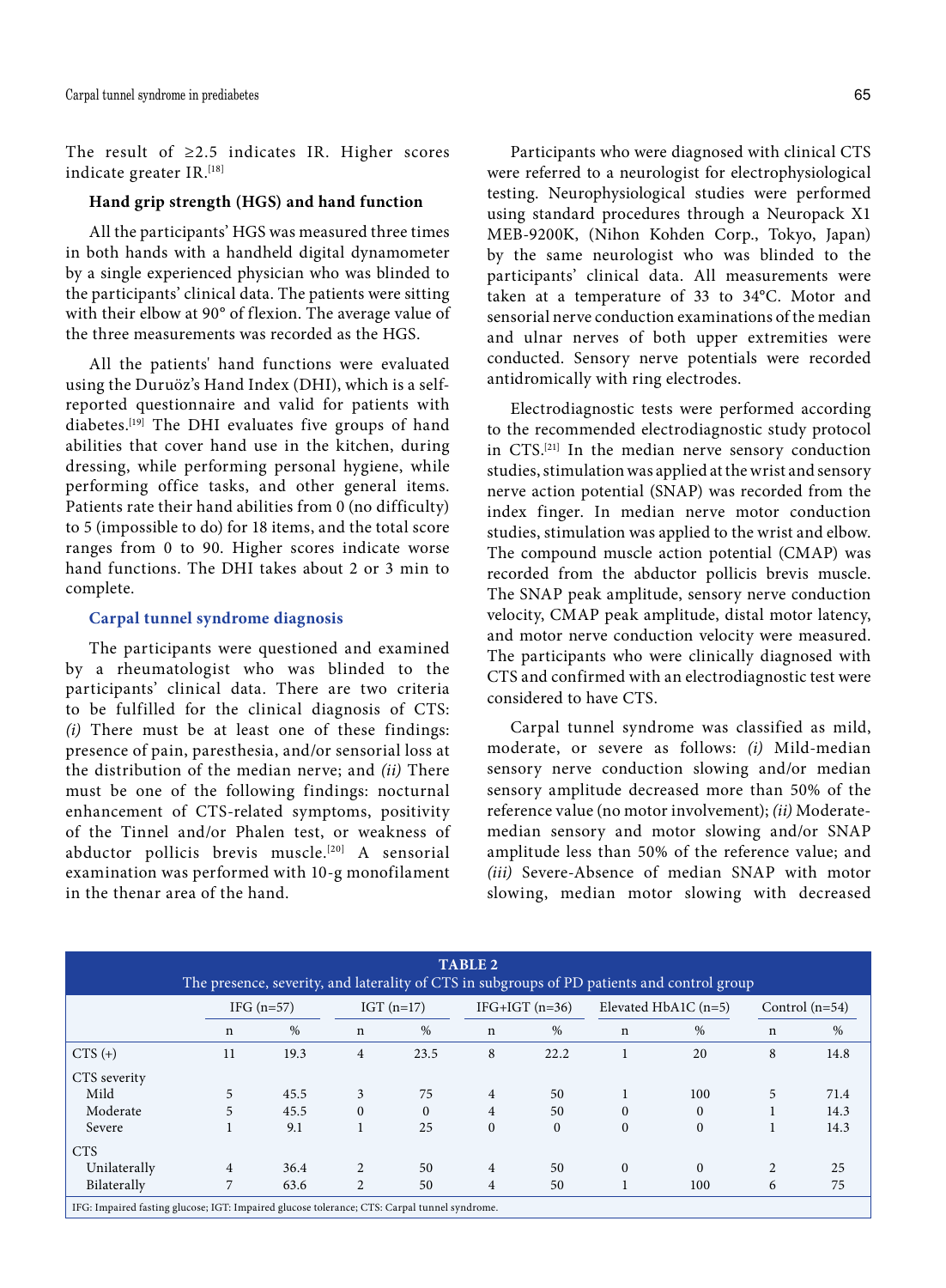| 0.001<br>0.001<br>0.001<br>0.001<br>0.001<br>0.002<br>0.003<br>0.017<br>0.510<br>0.001<br>0.292<br>0.230<br>0.520<br>0.150<br>0.408<br>0.132<br>0.182<br>$\mathbf{u}$<br>$\,$<br>p<br>$\mathbf{r} = -\mathbf{r}$<br>19.88-28.75<br>18.11-28.62<br>1.64-4.04<br>5.70-6.20<br>$25th-75th$<br>IQR,<br>$0 - 4.5$<br>$0-0$<br>$0-0$<br>$0-0$<br>$0 - 0$<br>$0 - 3$<br>Min-Max<br>$0 - 18$<br>$0 - 37$<br>$6 - 0$<br>$6 - 0$<br>$6 - 0$<br>Without CTS (n=91)<br>Median<br>24.35<br>21.77<br>5.90<br>2.42<br>$\circ\circ\circ\circ\circ$<br>$\circ$<br>$130.7 + 33.9$<br>Mean±SD<br>$50.8 \pm 11.5$<br>$105.6 \pm 7.7$<br>$33.3 \pm 7.1$<br>31.9<br>64.4<br>$\frac{11.1}{7.8}$<br>68.1<br>68.1<br>47.1<br>℅<br>$40*$<br>29<br>62<br>58<br>$\frac{10}{7}$ N<br>62<br>$\mathbf{u}$<br>12.70-23.85<br>15.91-21.67<br>5.95-6.30<br>1.38-5.36<br>$25th-75th$<br>$0 - 11.5$<br>$0 - 20.5$<br>$0 - 3.5$<br>$0 - 0.5$<br>IQR,<br>$0-4$<br>$6 - 0$<br>Min-Max<br>$0 - 29$<br>$0 - 58$<br>$0 - 12$<br>$0 - 6$<br>$0-8$<br>$0 - 6$<br>$With CTS (n=24)$<br>Median<br>20.10<br>19.10<br>6.10<br>2.67<br>$\overline{a}$ $\overline{a}$ $\overline{a}$ $\overline{a}$ $\overline{a}$<br>3 |                                  |
|-----------------------------------------------------------------------------------------------------------------------------------------------------------------------------------------------------------------------------------------------------------------------------------------------------------------------------------------------------------------------------------------------------------------------------------------------------------------------------------------------------------------------------------------------------------------------------------------------------------------------------------------------------------------------------------------------------------------------------------------------------------------------------------------------------------------------------------------------------------------------------------------------------------------------------------------------------------------------------------------------------------------------------------------------------------------------------------------------------------------------------------------------------------------------|----------------------------------|
|                                                                                                                                                                                                                                                                                                                                                                                                                                                                                                                                                                                                                                                                                                                                                                                                                                                                                                                                                                                                                                                                                                                                                                       |                                  |
|                                                                                                                                                                                                                                                                                                                                                                                                                                                                                                                                                                                                                                                                                                                                                                                                                                                                                                                                                                                                                                                                                                                                                                       | $Mean \pm SD$                    |
|                                                                                                                                                                                                                                                                                                                                                                                                                                                                                                                                                                                                                                                                                                                                                                                                                                                                                                                                                                                                                                                                                                                                                                       | $\mathfrak{S}$<br>$52.7 \pm 12.$ |
|                                                                                                                                                                                                                                                                                                                                                                                                                                                                                                                                                                                                                                                                                                                                                                                                                                                                                                                                                                                                                                                                                                                                                                       |                                  |
|                                                                                                                                                                                                                                                                                                                                                                                                                                                                                                                                                                                                                                                                                                                                                                                                                                                                                                                                                                                                                                                                                                                                                                       |                                  |
|                                                                                                                                                                                                                                                                                                                                                                                                                                                                                                                                                                                                                                                                                                                                                                                                                                                                                                                                                                                                                                                                                                                                                                       |                                  |
|                                                                                                                                                                                                                                                                                                                                                                                                                                                                                                                                                                                                                                                                                                                                                                                                                                                                                                                                                                                                                                                                                                                                                                       |                                  |
|                                                                                                                                                                                                                                                                                                                                                                                                                                                                                                                                                                                                                                                                                                                                                                                                                                                                                                                                                                                                                                                                                                                                                                       |                                  |
|                                                                                                                                                                                                                                                                                                                                                                                                                                                                                                                                                                                                                                                                                                                                                                                                                                                                                                                                                                                                                                                                                                                                                                       |                                  |
|                                                                                                                                                                                                                                                                                                                                                                                                                                                                                                                                                                                                                                                                                                                                                                                                                                                                                                                                                                                                                                                                                                                                                                       |                                  |
|                                                                                                                                                                                                                                                                                                                                                                                                                                                                                                                                                                                                                                                                                                                                                                                                                                                                                                                                                                                                                                                                                                                                                                       |                                  |
|                                                                                                                                                                                                                                                                                                                                                                                                                                                                                                                                                                                                                                                                                                                                                                                                                                                                                                                                                                                                                                                                                                                                                                       |                                  |
|                                                                                                                                                                                                                                                                                                                                                                                                                                                                                                                                                                                                                                                                                                                                                                                                                                                                                                                                                                                                                                                                                                                                                                       | $36.0 + 8.2$                     |
|                                                                                                                                                                                                                                                                                                                                                                                                                                                                                                                                                                                                                                                                                                                                                                                                                                                                                                                                                                                                                                                                                                                                                                       | $104.0 + 8.7$                    |
|                                                                                                                                                                                                                                                                                                                                                                                                                                                                                                                                                                                                                                                                                                                                                                                                                                                                                                                                                                                                                                                                                                                                                                       | 141.8±30.5                       |
|                                                                                                                                                                                                                                                                                                                                                                                                                                                                                                                                                                                                                                                                                                                                                                                                                                                                                                                                                                                                                                                                                                                                                                       |                                  |
|                                                                                                                                                                                                                                                                                                                                                                                                                                                                                                                                                                                                                                                                                                                                                                                                                                                                                                                                                                                                                                                                                                                                                                       |                                  |
|                                                                                                                                                                                                                                                                                                                                                                                                                                                                                                                                                                                                                                                                                                                                                                                                                                                                                                                                                                                                                                                                                                                                                                       |                                  |
|                                                                                                                                                                                                                                                                                                                                                                                                                                                                                                                                                                                                                                                                                                                                                                                                                                                                                                                                                                                                                                                                                                                                                                       |                                  |
|                                                                                                                                                                                                                                                                                                                                                                                                                                                                                                                                                                                                                                                                                                                                                                                                                                                                                                                                                                                                                                                                                                                                                                       |                                  |
|                                                                                                                                                                                                                                                                                                                                                                                                                                                                                                                                                                                                                                                                                                                                                                                                                                                                                                                                                                                                                                                                                                                                                                       |                                  |
|                                                                                                                                                                                                                                                                                                                                                                                                                                                                                                                                                                                                                                                                                                                                                                                                                                                                                                                                                                                                                                                                                                                                                                       |                                  |
|                                                                                                                                                                                                                                                                                                                                                                                                                                                                                                                                                                                                                                                                                                                                                                                                                                                                                                                                                                                                                                                                                                                                                                       |                                  |
|                                                                                                                                                                                                                                                                                                                                                                                                                                                                                                                                                                                                                                                                                                                                                                                                                                                                                                                                                                                                                                                                                                                                                                       |                                  |
|                                                                                                                                                                                                                                                                                                                                                                                                                                                                                                                                                                                                                                                                                                                                                                                                                                                                                                                                                                                                                                                                                                                                                                       |                                  |
|                                                                                                                                                                                                                                                                                                                                                                                                                                                                                                                                                                                                                                                                                                                                                                                                                                                                                                                                                                                                                                                                                                                                                                       |                                  |
|                                                                                                                                                                                                                                                                                                                                                                                                                                                                                                                                                                                                                                                                                                                                                                                                                                                                                                                                                                                                                                                                                                                                                                       |                                  |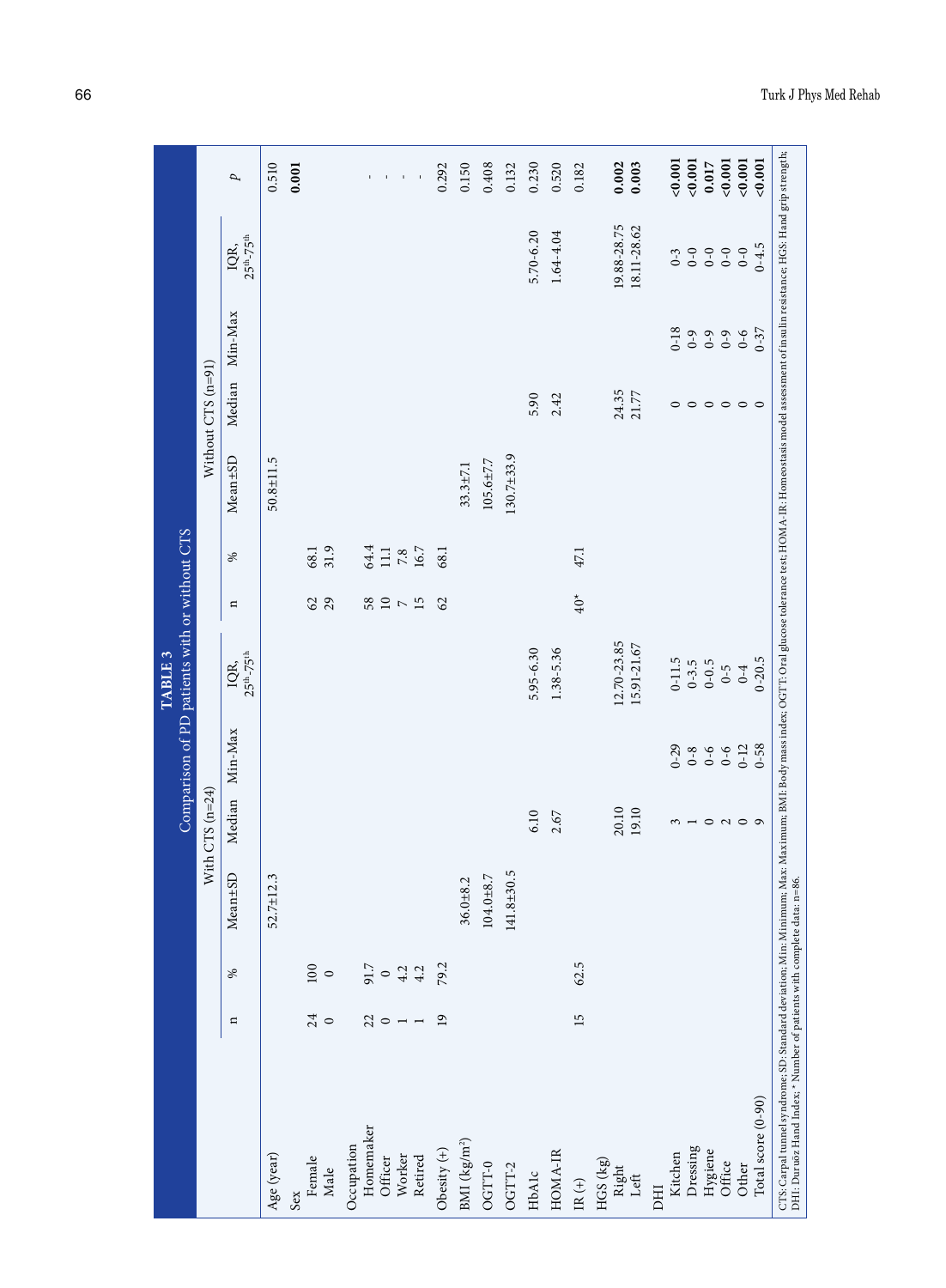median motor amplitude, or CMAP abnormalities with evidence of axonal injury on needle testing of the thenar muscles.[22]

## **Statistical analysis**

Study power analysis and sample size calculation were performed using the G\*Power version 3.0.10 software (Heinrich-Heine-Universität Düsseldorf, Düsseldorf, Germany). The DHI scores were taken into consideration for the post-hoc power analysis. The effect size of DHI post-treatment values was 0.478. The study power was calculated as 0.82 for  $\alpha$ =0.05 with a sample size of 54 in the control group and of 115 in the study group.

Statistical analysis was performed using the IBM SPSS software version 22.0 (IBM Corp., Armonk, NY, USA). Descriptive data were expressed in mean ± standard deviation (SD) for normally distributed continuous variables and in median and interquartile range (IQR,  $25<sup>th</sup>-75<sup>th</sup>$  percentiles) for non-normally distributed continuous variables. Categorical variables were expressed in number and frequency. The Shapiro-Wilks test and histograms were used to determine whether continuous variables were normally distributed. Categorical data were analyzed using the chi-square or Fisher's exact test, where appropriate. To ensure more descriptive data, minimum-maximum (min-max) values were given with percentiles for the DHI scores. Two independent groups of parametric variables were compared using the Student's t-test. For non-parametric variables, the Mann-Whitney U test was administered. A *p* value of <0.05 was considered statistically significant.

## **RESULTS**

There were no significant differences between the groups in terms of age, sex, BMI, and occupation  $(p=0.222, p=0.394, p=0.096, and p=0.165, respectively).$ The HOMA-IR and the presence of IR did not significantly differ between the groups (p=0.077 and p=0.415, respectively). A total of 24 (20.9%) patients with PD and eight (14.8%) healthy controls had CTS, indicating no significant difference (p=0.349). Baseline demographic, clinical, and laboratory data of the patient and control groups are summarized in Table 1.

The frequency and severity of CTS in subgroups of PD, such as those with isolated elevation of HbA1c (5.7 to 6.4%), IFG, and IGT are shown in Table 2.

The PD patients with or without CTS were similar in terms of age, presence of obesity, BMI, OGTT at 0 and 2 h, HbA1c, HOMA-IR, and IR. However, the HGS and hand functions were found to be worse in the PD patients with CTS than those without CTS (for right HGS, p=0.002; for left HGS, p=0.003, and p<0.001, respectively). Additionally, all CTS patients were females (Table 3).

## **DISCUSSION**

The present study revealed that one of five PD patients had CTS and, although not statistically significant, PD patients were more likely to have CTS, compared to the healthy controls. Also, hand functions of PD patients were worse than the control group.

There are many studies showing that DM is a risk factor for CTS and prevalence of CTS increases in DM, compared to the general population.<sup>[23,24]</sup> The estimated prevalence of CTS varies from 28 to  $68.5\%$  in patients with diabetes<sup>[13,14]</sup> and from 2.7 to 16% in the general population.<sup>[3-5]</sup> Diagnostic methods, demographic features, geographic regions, and the presence of risk factors of CTS are the main reasons of discrepancies in the prevalence rates of CTS. Additionally, disease duration in DM is an important factor for development of CTS. Rota et al.[13] reported that the frequency of CTS was 28% in patients who were recently diagnosed with type 2 DM. In our study, we found CTS at a frequency of 20.9% in patients newly diagnosed with PD. As expected, this percentage is lower than the newly diagnosed patients with DM and it is higher than the prevalence of CTS in general population.<sup>[3-5,13,14]</sup> Therefore, the PD state may be a 'window of opportunity' to prevent diabetic neuropathies and their burdens.<sup>[25]</sup>

In our study, we excluded patients with hypothyroidism, acromegaly, pregnancy, and rheumatic and traumatic hand disorders, as these conditions may affect the true prevalence of CTS and hand functions.<sup>[16]</sup> It is well known that frequency of obesity is high in PD patients.[26] Confounding factors for CTS such as age, sex, BMI, and occupations were found to be similar between the groups in our study. Thus, there is a suitable condition to compare the groups in terms of prevalence of CTS. The frequency of CTS in PD patients was slightly higher than the control group, although not statistically significant. Of note, this is the first study to compare CTS frequency in PD patients and normoglycemics. The frequency of CTS in the control group (14.8%) and in general population studies (2.7 to 16%) were comparable.<sup>[3-5]</sup>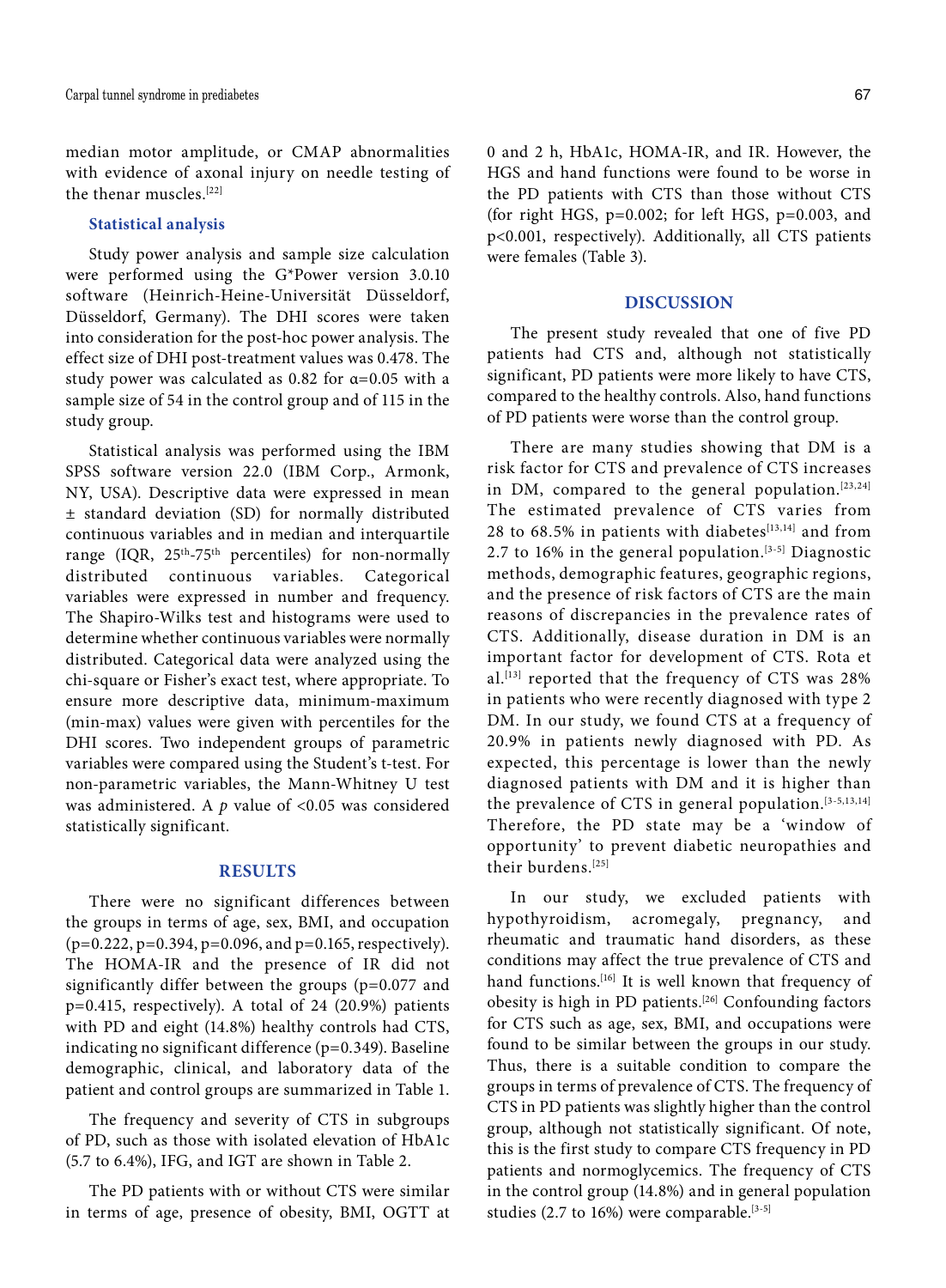The current study is also the first to determine CTS frequency in PD subgroups, such as those with an isolated elevation of HbA1c (5.7 to 6.4%), IFG, and IGT. There are controversial results obtained from studies on whether the prevalence of neuropathy increases in patients with IGT.[27-29] However, there is an increased frequency of IGT in peripheral neuropathy cohorts.[30] These conflicting results can be attributed to the presence of obesity and/or metabolic syndrome, age, sex, or hyperlipidemia. However, it was previously shown that IGT was three-times more prevalent than normal glucose tolerance in patients with small fiber neuropathy.[31] However, there are not enough large-scale, prospective studies investigating the association between IFG and CTS, yet. In our study, the frequency of CTS was found to be higher in the IGT group (23.5%) than the other subgroups of PD. However, the number of participants were not appropriate for statistical analysis.

It has been well established that CTS is associated with an impaired hand function.<sup>[6]</sup> In a meta-analysis including patients with diabetes, Gundmi et al.<sup>[32]</sup> showed that hand grip and pinch strength decreased and hand functions were lost, compared to the control group. In our study, due to the similar frequency of CTS in the PD and control groups, it was expected that there was no significant difference in hand functions between the two groups. However, impaired hand functions were found in patients with PD, compared to the control group, suggesting that other factors such as limited joint mobility syndrome or other diabetic hand disorders may play a role. Therefore, there is a need for further studies to evaluate diabetic hand complications in patients with PD.

In our study, age, BMI, OGTT at 0 and 2 h, HbA1c, and HOMA-IR values were similar in the PD patients with and without CTS. However, the HGS and hand functions were worse in patients with CTS. This might be associated with median nerve dysfunction as shown in previous studies.<sup>[6,32]</sup> Consistent with the literature, all patients with CTS were females in our study. Also, the review of the literature reveals no clear association of IGT and/or IR with CTS. Our study showed that glycemic levels and IR were not significantly different in PD patients with or without CTS.

Our study has strengths and limitations. The former include that we assessed prediabetic patients both clinically and neurophysiologically and we evaluated participants' hand functions with DHI which is a validated and reliable questionnaire. We also compared them with healthy controls. The main limitations of our study is that it was monocentric and that our patient population was, therefore, comprised from one geographic area and with a similar sociocultural background.

In conclusion, our study is the first study to reveal that CTS is slightly more common and hand functions are impaired in PD compared to the controls. Nonetheless, further large-scale, prospective studies are needed to evaluate diabetic hand complications in patients with PD and to draw a firm conclusion on this issue.

### **Declaration of conflicting interests**

The authors declared no conflicts of interest with respect to the authorship and/or publication of this article.

#### **Funding**

The authors received no financial support for the research and/or authorship of this article.

#### **REFERENCES**

- 1. Graham B, Peljovich AE, Afra R, Cho MS, Gray R, Stephenson J, et al. The American Academy of Orthopaedic Surgeons Evidence-Based Clinical Practice Guideline on: Management of Carpal Tunnel Syndrome. J Bone Joint Surg [Am] 2016;98:1750-4.
- 2. Nazari G, Shah N, MacDermid JC, Woodhouse L. The Impact of Sensory, Motor and Pain Impairments on Patient-Reported and Performance Based Function in Carpal Tunnel Syndrome. Open Orthop J 2017;11:1258-67.
- 3. Atroshi I, Gummesson C, Johnsson R, Ornstein E, Ranstam J, Rosén I. Prevalence of carpal tunnel syndrome in a general population. JAMA 1999;282:153-8.
- 4. Keith MW, Masear V, Chung K, Maupin K, Andary M, Amadio PC, et al. Diagnosis of carpal tunnel syndrome. J Am Acad Orthop Surg 2009;17:389-96.
- 5. Aroori S, Spence RA. Carpal tunnel syndrome. Ulster Med J 2008;77:6-17.
- 6. Ibrahim I, Khan WS, Goddard N, Smitham P. Carpal tunnel syndrome: a review of the recent literature. Open Orthop J 2012;6:69-76.
- 7. Rota E, Morelli N. Entrapment neuropathies in diabetes mellitus. World J Diabetes 2016;7:342-53.
- 8. Sessions J, Nickerson DS. Biologic basis of nerve decompression surgery for focal entrapments in diabetic peripheral neuropathy. J Diabetes Sci Technol 2014;8:412-8.
- 9. Misawa S, Kuwabara S, Ogawara K, Kitano Y, Yagui K, Hattori T. Hyperglycemia alters refractory periods in human diabetic neuropathy. Clin Neurophysiol 2004;115:2525-9.
- 10. Vinik A, Mehrabyan A, Colen L, Boulton A. Focal entrapment neuropathies in diabetes. Diabetes Care 2004;27:1783-8.
- 11. Murakawa Y, Zhang W, Pierson CR, Brismar T, Ostenson CG, Efendic S, et al. Impaired glucose tolerance and insulinopenia in the GK-rat causes peripheral neuropathy. Diabetes Metab Res Rev 2002;18:473-83.